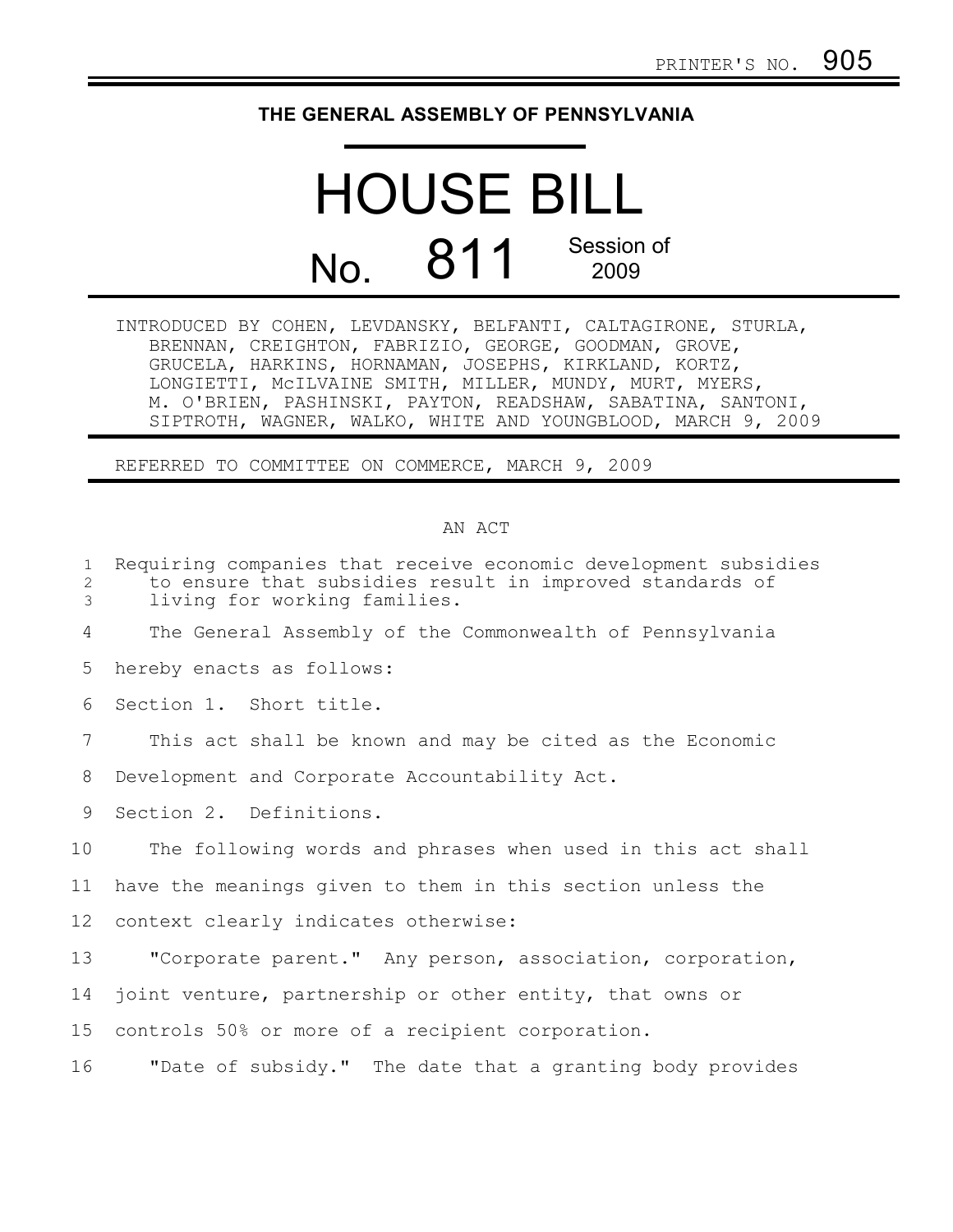the initial monetary value of a development subsidy to a recipient corporation. If the subsidy is for the installation of new equipment, such date shall be the date the corporation puts the equipment into service. If the subsidy is for improvements to property, such date shall be the date the improvements are finished, or the date the corporation occupies the property, whichever is earlier. 1 2 3 4 5 6 7

"Department." The Department of Revenue of the Commonwealth. "Development subsidy." Any expenditure of public funds with a value of at least \$25,000, for the purpose of stimulating economic development within this Commonwealth, including, but not limited to, bonds, grants, loans, loan guarantees, enterprise zones, empowerment zones, tax increment financing, grants, fee waivers, land price subsidies, matching funds, tax abatements, tax exemptions and tax credits. 8 9 10 11 12 13 14 15

"Full-time job." A job in which an individual is employed by a recipient corporation for at least 35 hours per week. 16 17

"Granting body." Any agency, board, office, public benefit corporation or authority of the State or local government unit that provides a development subsidy. 18 19 20

"Local government unit." An agency, board, commission, office, public benefit corporation or public authority of a political subdivision of the State. 21 22 23

"Part-time job." A job in which an individual is employed by a recipient corporation fewer than 35 hours per week. 24 25

"Project site." The site of a project for which any development subsidy is provided. 26 27

"Property-taxing entity." Any entity which levies taxes upon real or personal property. 28 29

"Recipient corporation." Any person, association, 30

20090HB0811PN0905 - 2 -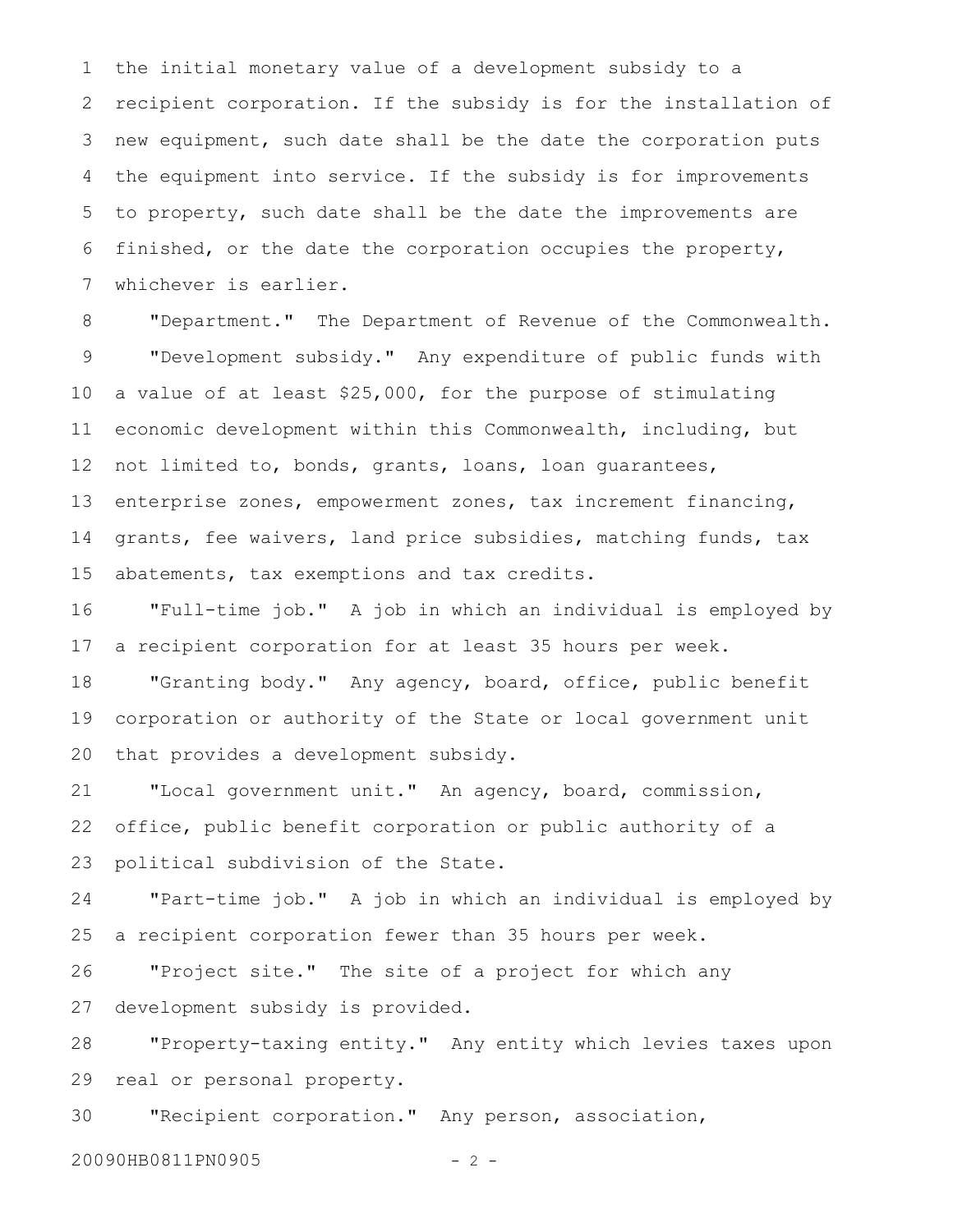corporation, joint venture, partnership or other entity that receives a development subsidy. 1 2

"Small business." A corporation whose corporate parent, and all subsidiaries thereof, employed fewer than 20 full-time employees or had total gross receipts of less than \$1,000,000 during the previous calendar year. 3 4 5 6

"State." An agency, board, commission, office, public benefit corporation or public benefit authority of the State. "Subsidy value." The face value of any and all development 7 8 9

subsidies provided to a recipient corporation. 10

"Temporary job." A job in which an individual is hired for a season or for a limited period of time. 11 12

Section 3. Unified Economic Development Budget. 13

(a) Annual report.--The department shall submit an annual Unified Economic Development Budget to the General Assembly no later than three months after the end of the Commonwealth's fiscal year. The report shall present all types of expenditures for economic development during the prior fiscal year, including, but not limited to: 14 15 16 17 18 19

(1) The amount of uncollected State tax revenues that result from every corporate tax credit, abatement, exemption and reduction provided by the State or a local government unit, including, but not limited to, gross receipts, income, sales, use, raw materials, excise, property, utility and inventory taxes. 20 21 22 23 24 25

(2) The name of each corporate taxpayer which claimed any tax credit, abatement, exemption or reduction with a value of \$5,000 or more, together with the dollar amount received by each such corporation. 26 27 28 29

(3) Any tax credit, abatement, exemption or reduction 20090HB0811PN0905 - 3 -30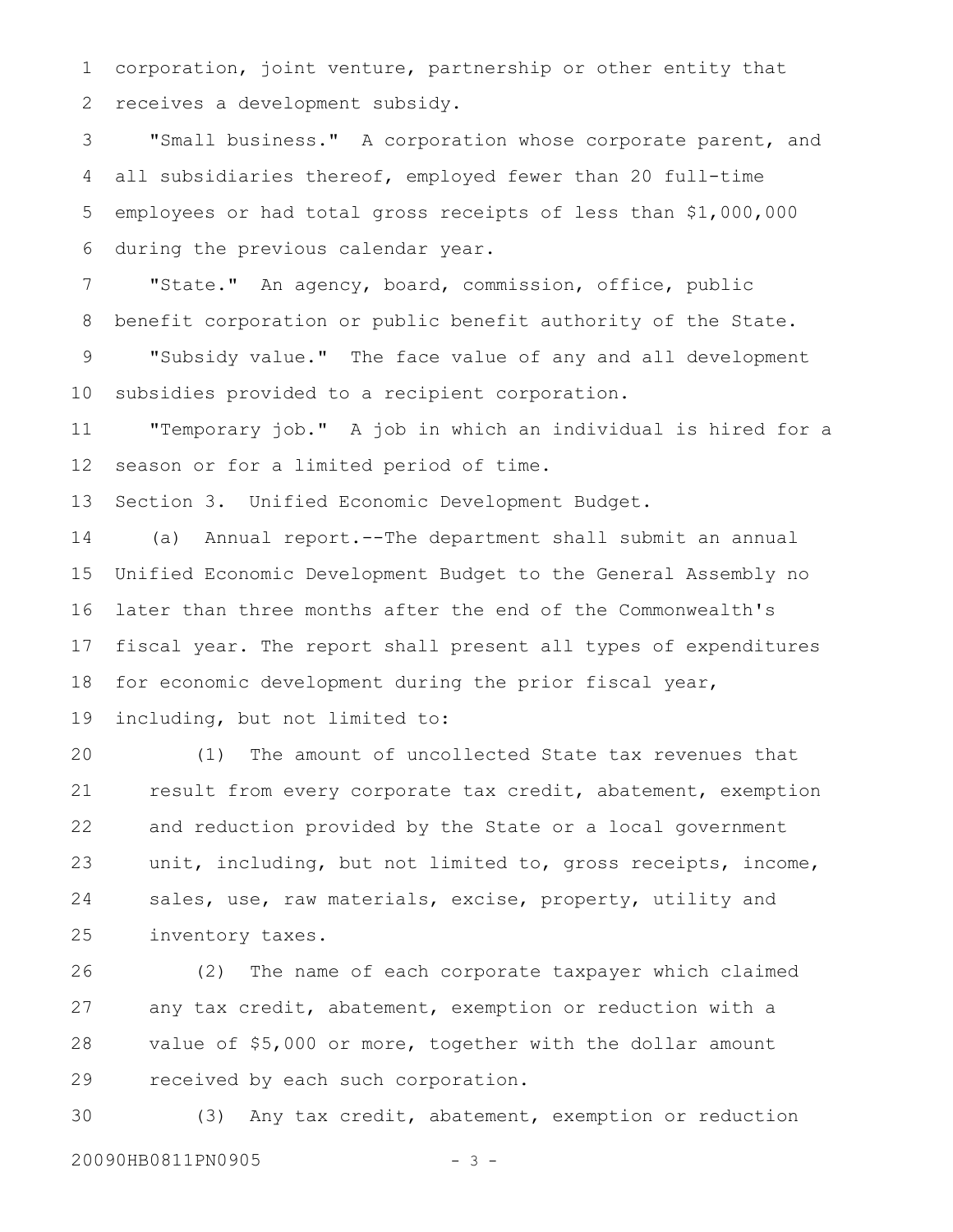received by a corporation of less than \$5,000 each shall not be itemized. The department shall report an aggregate dollar amount of such expenditures and the number of companies so aggregated for each tax expenditure. 1 2 3 4

(4) All State-appropriated expenditures for economic development, including line-item budgets for every Statefunded entity concerned with economic development. 5 6 7

Section 4. Unified reporting of property tax reductions and abatements. 8 9

(a) Annual report.--Each property-taxing entity shall annually submit a report to the department regarding any real property in the entity's jurisdiction that has received a property tax abatement or reduction during the fiscal year. The report shall contain information including, but not limited to, the name of the property owner, the address of the property, the start and end dates of the property tax reduction or abatement, the schedule of the tax reduction, each tax abatement, reduction and exemption for the property and the amount of property tax revenue not paid to the taxing entity as a result of the reduction or abatement. 10 11 12 13 14 15 16 17 18 19 20

(b) Other reports.--Each property-taxing entity shall also submit a report to the department that sets forth the total property tax revenue not paid to such entity during the fiscal year as a result of all property tax reductions and abatements in the entity's jurisdiction. 21 22 23 24 25

(c) Forms.--The reports required under subsections (a) and (b) shall be prepared on forms approved by the department and shall be submitted to the department by the property-taxing entity no later than three months after the end of the fiscal year. 26 27 28 29 30

20090HB0811PN0905 - 4 -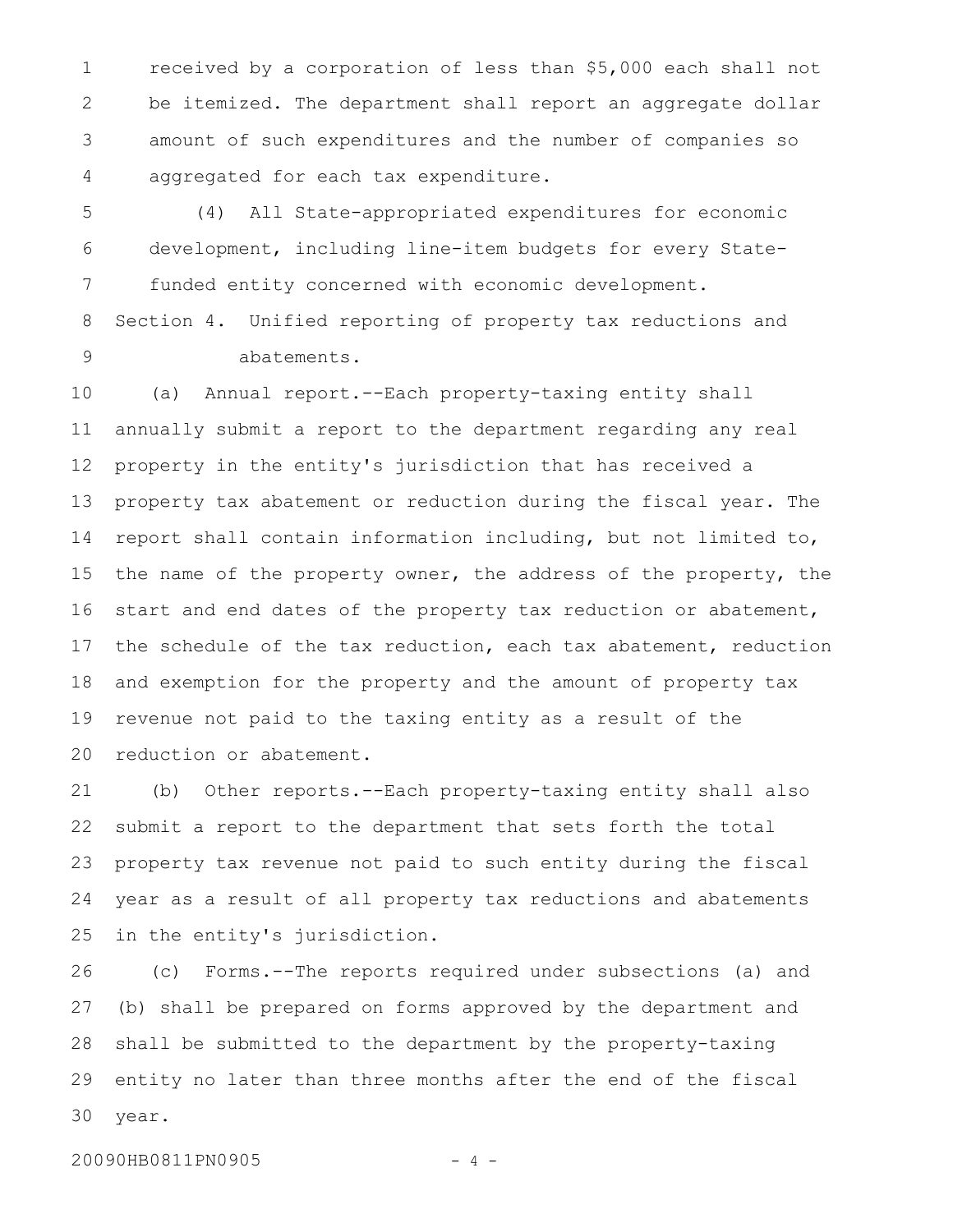(d) Department report.--The department shall annually compile and publish all of the data contained in the reports required under subsections (a) and (b) in both written and electronic form, including publication on the department's Internet website. 1 2 3 4 5

(e) Failure to submit reports.--If a property-taxing entity fails to submit required reports to the department within the prescribed time, the department shall notify the State Treasurer, whereupon the State Treasurer shall withhold further payments of any development subsidy to the delinquent entity until the entity files its reports with the department. Section 5. Application for economic development subsidies. (a) Application.--A development subsidy applicant shall complete an application for the subsidy on a form prepared by the Department of Community and Economic Development. The information required on the application shall include the following: 6 7 8 9 10 11 12 13 14 15 16 17

(1) An application tracking number provided by the granting agency for the project. 18 19

(2) The name, street and mailing address and telephone number of the chief officer of the granting body provided by the granting agency. 20 21 22

(3) The name, street and mailing address and telephone number of the chief officer of the applicant's corporate parent. 23 24 25

(4) The name, street and mailing address and telephone number of the chief officer of the applicant. 26 27

(5) The street address of the project site. 28

(6) The three-digit North American Industry Classification System number of the project site. 29 30

20090HB0811PN0905 - 5 -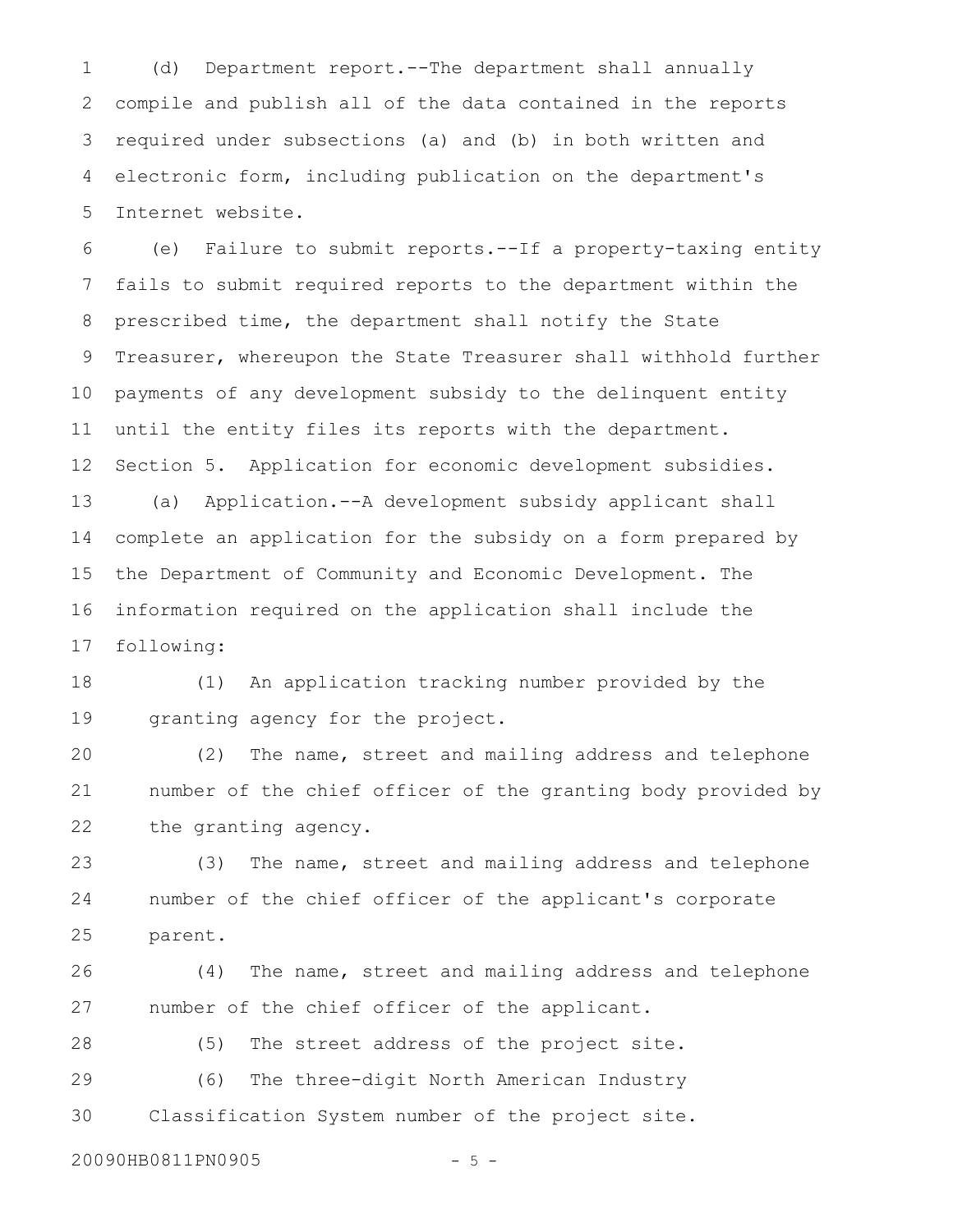(7) The total number of individuals employed by the applicant at the project site on the date of the application, broken down by full-time, part-time and temporary positions. 1 2 3

(8) The total number of individuals employed in the Commonwealth by the applicant's corporate parent, and all subsidiaries thereof, as of December 31 of the prior fiscal year, broken down by full-time, part-time and temporary positions. 4 5 6 7 8

(9) The development subsidy or subsidies being applied for with the granting body and the value of such subsidy or subsidies. 9 10 11

(10) The number of new jobs to be created by the applicant at the project site, broken down by full-time, part-time and temporary positions. 12 13 14

(11) The average hourly wage to be paid to all current and new employees at the project site, broken down by fulltime, part-time and temporary positions, and further broken down by wage groups as follows: \$8 or less an hour, \$8.01 to \$9 an hour, \$9.01 to \$10 an hour, \$10.01 to \$11 an hour, \$11.01 to \$12 an hour, \$12.01 to \$13 an hour, \$13.01 to \$14 an hour, \$14.01 to \$15 an hour, \$15.01 to \$16 an hour and \$16.01 or more an hour. 15 16 17 18 19 20 21 22

(12) For project sites located in a metropolitan statistical area, as defined by the Federal Office of Management and Budget, the average hourly wage paid to nonmanagement employees in the State for the industries involved at the project, as established by the United States Bureau of Labor Statistics. 23 24 25 26 27 28

(13) For project sites located outside of metropolitan statistical areas, the average weekly wage paid to 29 30

20090HB0811PN0905 - 6 -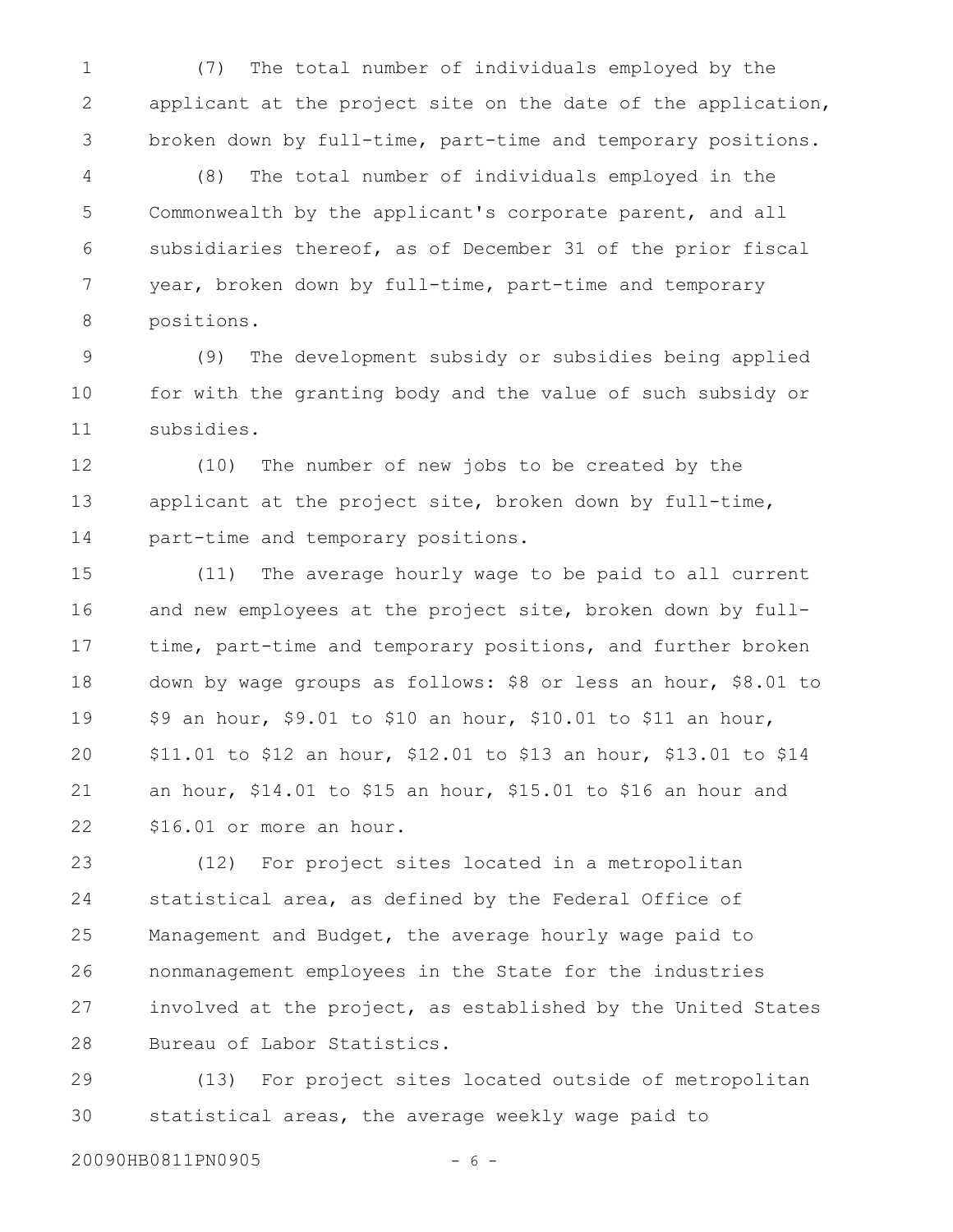nonmanagerial employees in the county for industries involved at the project, as established by the United States Department of Commerce. 1 2 3

(14) The type and amount of health care coverage to be provided by the applicant within 90 days of commencement of employment at the project site, including any costs to be borne by the employees. 4 5 6 7

(15) A list of all development subsidies that the applicant requests and the name of any other granting body from which such subsidies are sought. 8 9 10

(16) A statement as to whether the development subsidy may reduce employment at any other site controlled by the applicant or its corporate parent, inside or outside this Commonwealth, resulting from automation, merger, acquisition, corporate restructuring or other business activity. 11 12 13 14 15

(17) A statement as to whether or not the project involves the relocation of work from another address and, if so, the number of full-time, part-time and temporary positions to be relocated and the address from which they are to be relocated. 16 17 18 19 20

(18) A certification by the chief officer of the applicant as to the accuracy of the application. 21 22

(b) Approval.--If the granting body shall approve the application, it shall send a copy to the Department of Community and Economic Development within 15 days of such approval. If the application is not approved, the granting body shall retain the application in its records. 23 24 25 26 27

Section 6. Annual reports. 28

(a) Progress report.--Each granting body shall file a progress report with the Department of Community and Economic 29 30

20090HB0811PN0905 - 7 -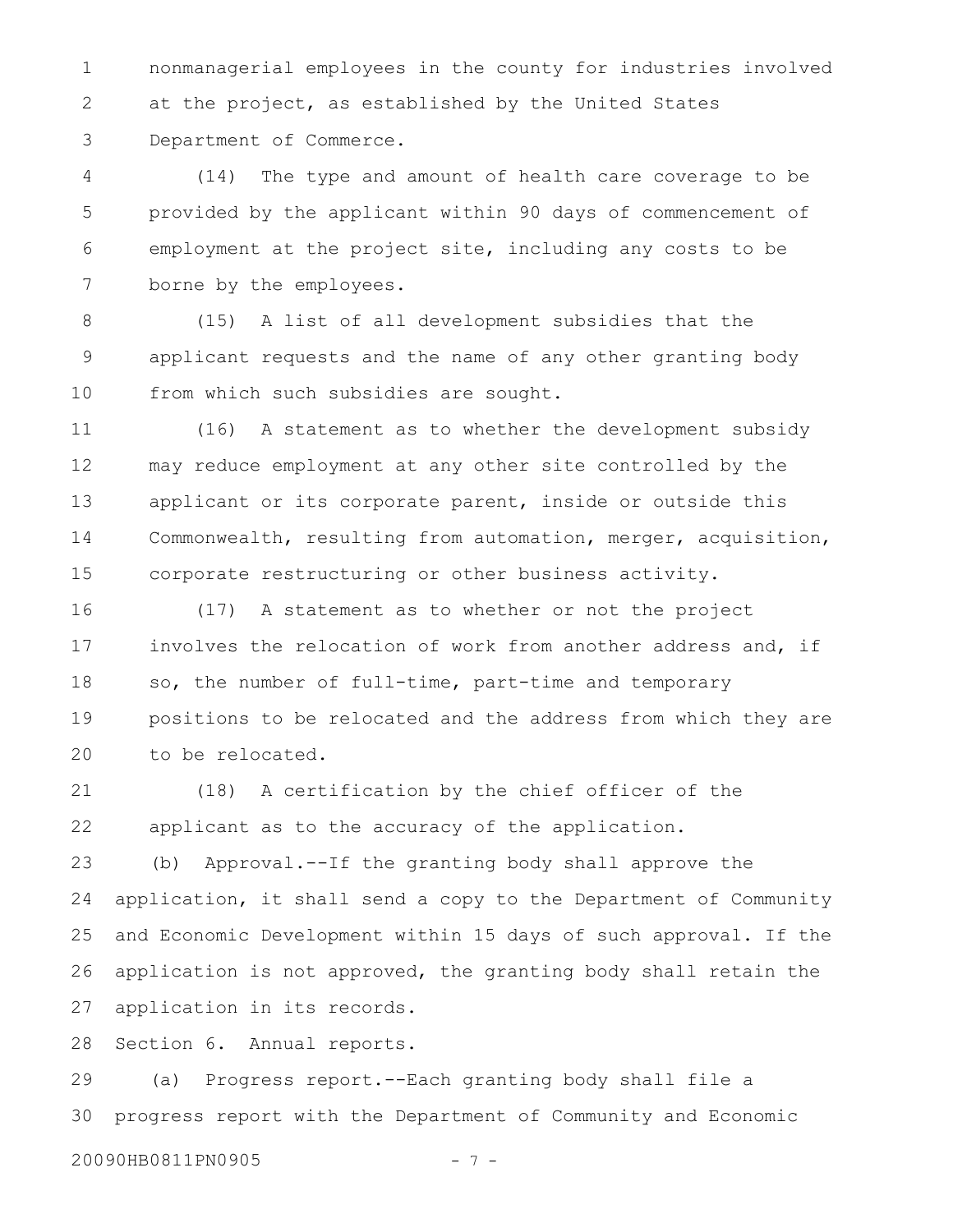Development for each project for which a development subsidy has been granted, no later than February 1 of each year. The report shall include the following information: 1 2 3

4

(1) The application tracking number.

(2) The name, street and mailing addresses, telephone number and chief officer of the granting body. 5 6

(3) The name, street and mailing addresses, telephone number and chief officer of the recipient corporation. 7 8

(4) A summary of the number of jobs required, created and lost, broken down by full-time, part-time and temporary positions, and by wage groups as defined in section 5(11). 9 10 11

(5) The type and amount of health care coverage provided to the employees at the project site, including any costs borne by the employees. 12 13 14

(6) The comparison of the total employment in this Commonwealth by the recipient's corporate parent on the date of the application and the date of the report, broken down by full-time, part-time and temporary positions. 15 16 17 18

(7) A statement as to whether the use of the development subsidy during the previous fiscal year reduced employment at any other site controlled by the recipient corporation or its corporate parent, inside or outside this Commonwealth as a result of automation, merger, acquisition, corporate restructuring or other business activity. 19 20 21 22 23 24

(8) A signed certification by the chief officer of the recipient corporation as to the accuracy of the progress report. 25 26 27

(b) Subsequent progress reports.--On all subsequent annual progress reports, the granting body shall indicate whether the recipient corporation is still in compliance with its job 28 29 30

20090HB0811PN0905 - 8 -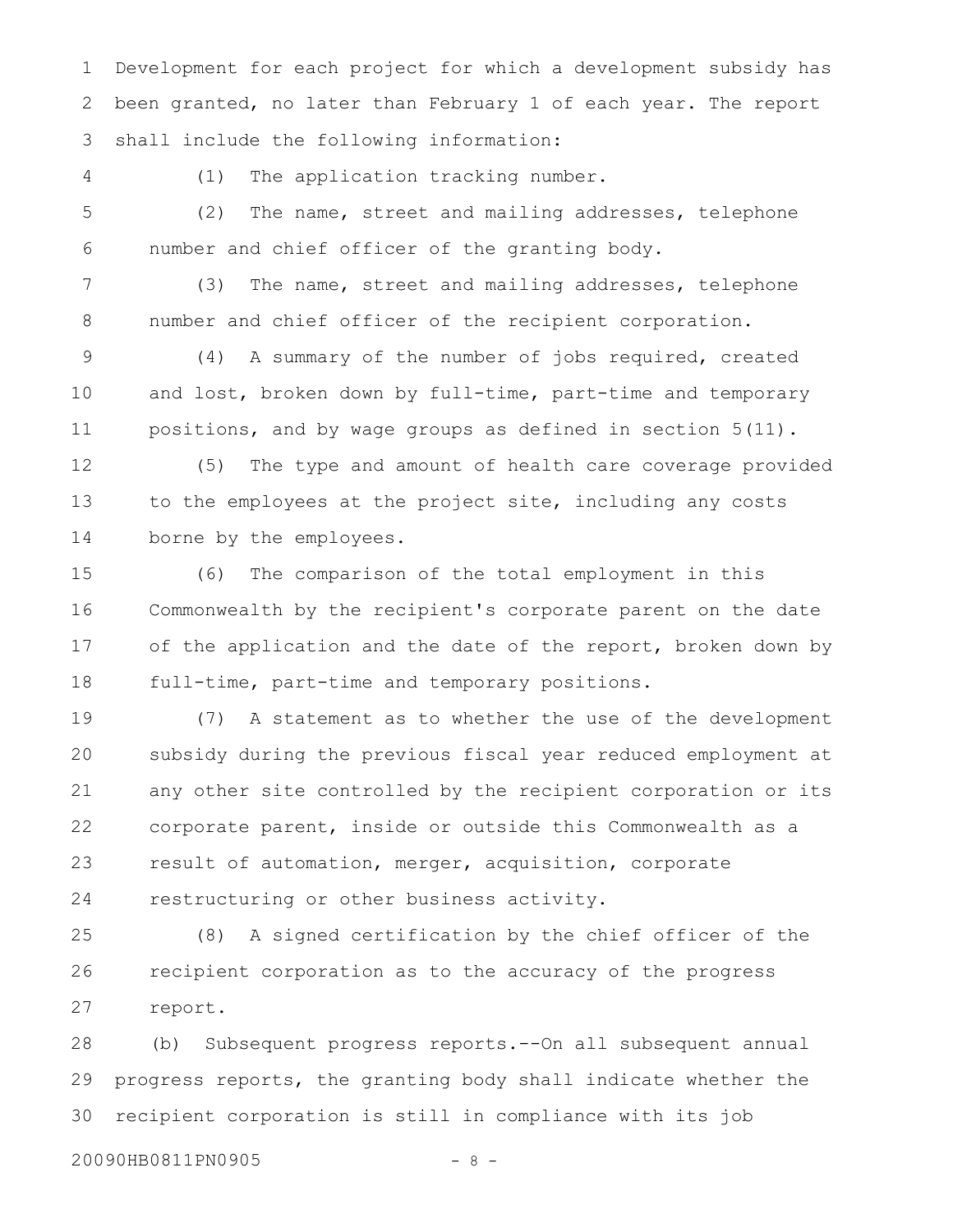creation, wage and benefit goals, and whether the corporate parent is still in compliance with its State employment requirement. Granting bodies and recipient corporations shall file annual progress reports for the duration of the subsidy or not less than five years, whichever period is greater. Section 7. Two-year report. 1 2 3 4 5 6

(a) Filing.--No later than 15 days after the second anniversary of the date of subsidy, the granting body shall file a two-year progress report with the Department of Community and Economic Development and include the same information as required under section 6. The recipient corporation shall certify as to the accuracy of such report. 7 8 9 10 11 12

(b) Job creation, etc.--The granting body shall state in the two-year report whether the recipient corporation has achieved its job creation, wage and benefit goals, and whether the corporate parent has maintained 90% of its employment in this Commonwealth. 13 14 15 16 17

(c) Compilation.--The Department of Community and Economic Development shall compile and publish all data from the progress reports in both written and electronic form, including publication on the department's Internet website. 18 19 20 21

(d) Access.--The granting body and the Department of Community and Economic Development shall have access at all reasonable times to the project site and the records of the recipient corporation in order to monitor the project and to prepare progress reports. 22 23 24 25 26

(e) Fine.--A recipient corporation that fails to provide the granting body with the information or access required under this section shall be subject to a fine of not less than \$500 per day to commence within ten working days after the February 1 27 28 29 30

20090HB0811PN0905 - 9 -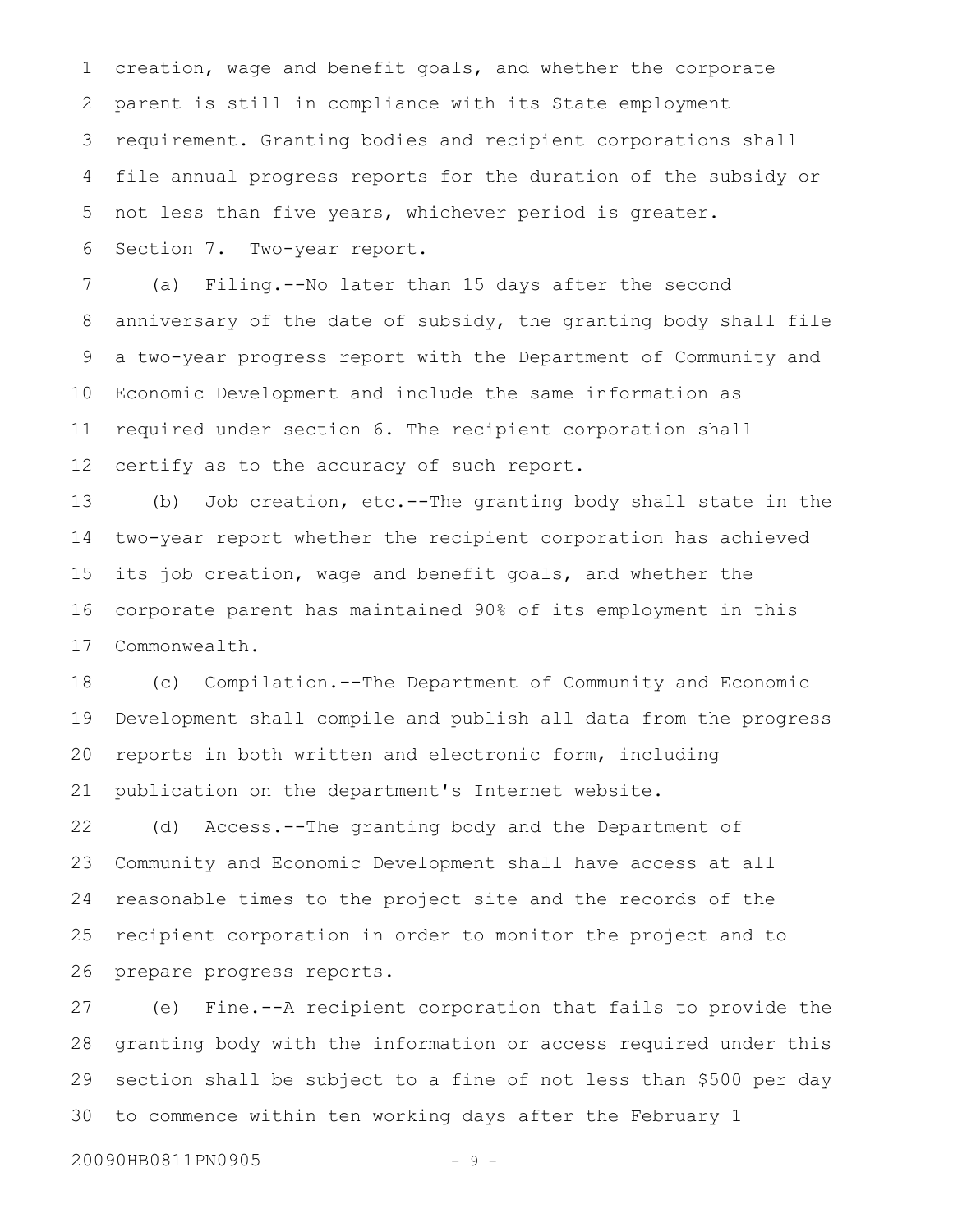deadline and of not less than \$1,000 per day to commence 20 days after such deadline. 1 2

Section 8. Subsidy limit and job quality standards. 3

(a) Limitation.--A granting body shall not award a development subsidy if the cost per job is greater than \$35,000. Such cost shall be determined by dividing the amount of the subsidy by the number of full-time jobs required under the application approved by the granting body. 4 5 6 7 8

(b) Wage requirement.--A granting body shall not grant a subsidy to an applicant unless the wages paid to employees at the project site are equal to or exceed 85% of the average wage as established under section 5(11), provided, however, that for small businesses, the average wage must equal or exceed 75% of wages established thereunder. The computation of wages under this section shall only apply to a recipient corporation that provides the health care coverage as approved in its application by the granting body. 9 10 11 12 13 14 15 16 17

Section 9. Recapture. 18

(a) Requirements.--A recipient corporation shall fulfill its job creation, wage, health care and other benefit requirements for the project site within two years of the date of subsidy. Such recipient shall maintain its wage and benefit goals as long as the subsidy is in effect or five years, whichever is longer. (b) Employment.--The corporate parent of a recipient corporation must maintain at least 90% of its employment in the State as long as the development subsidy is in effect or not less than five years, whichever is longer. 19 20 21 22 23 24 25 26 27

(c) Requirements.--If the requirements under subsection (a) or (b) are not fulfilled, the granting body shall recapture the development subsidy from the recipient corporation as follows: 28 29 30

```
20090HB0811PN0905 - 10 -
```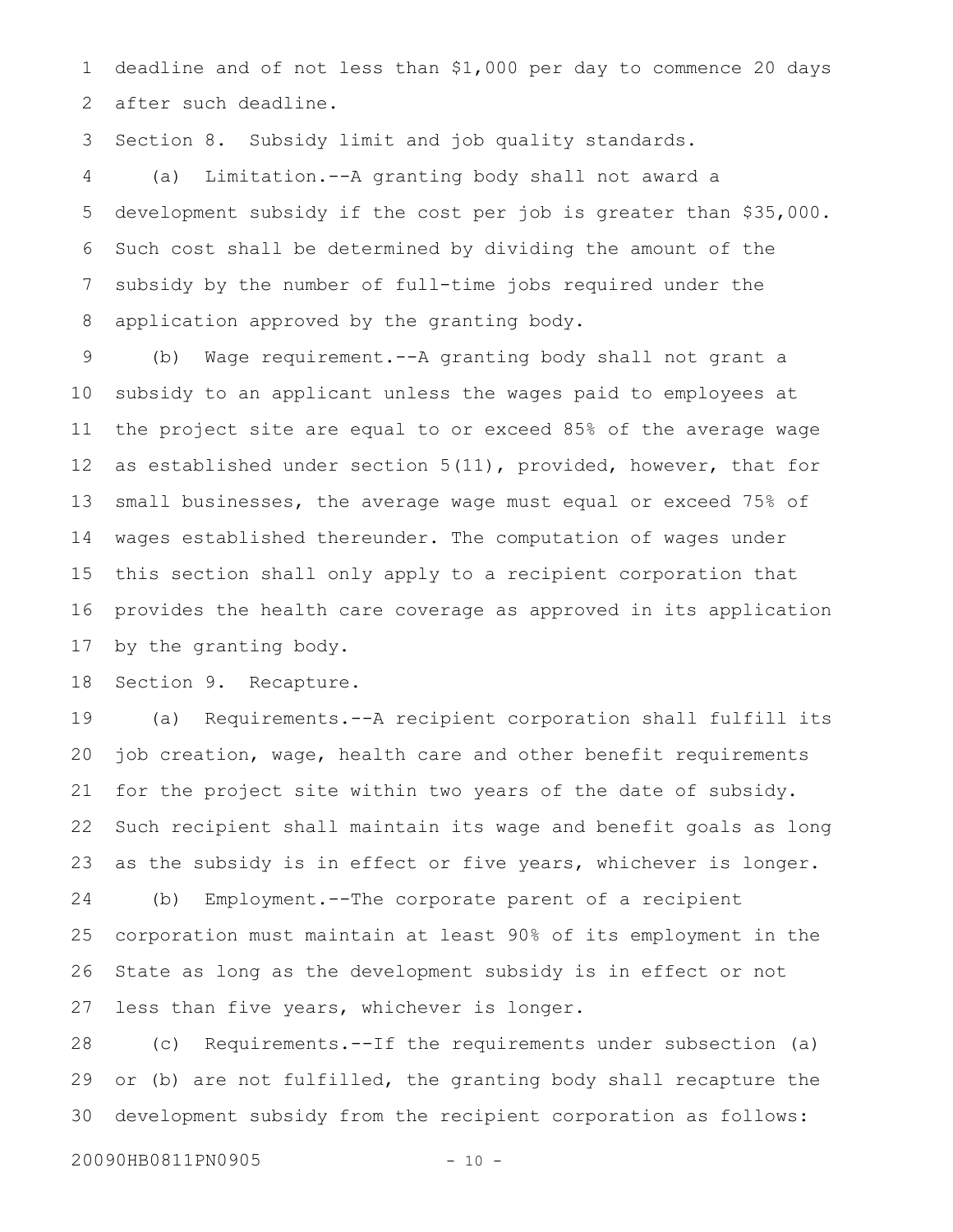(1) Upon a failure by the recipient corporation to create the required number of jobs, or to pay the required wages or benefits, the amount recaptured shall be based on the pro rata amount by which the unfulfilled jobs, wages or benefits bear to the total amount of the development subsidy. 1 2 3 4 5

(2) Upon a failure of the corporate parent to maintain 90% of its employment in the State the rate of recapture shall equal twice the percentage by which such employment is less than 90%. 6 7 8 9

(d) Notice.--The granting body shall provide notice and explanation to the recipient corporation of its intent to recapture the development subsidy and state the amount to be recaptured. The recipient corporation shall remit to the governing body such amount within 60 calendar days of the date of notice. 10 11 12 13 14 15

(e) Default.--If a recipient corporation defaults on a development subsidy in three consecutive calendar years, the granting body shall declare the subsidy null and void and shall so notify the Department of Community and Economic Development and the recipient corporation. The recipient corporation shall pay back to the granting body all remaining value of the development subsidy it has not previously repaid within 180 calendar days of the date of the notice of such default. Section 10. Private enforcement action. 16 17 18 19 20 21 22 23 24

If a granting body fails to enforce any provision of this section, any individual who paid personal income taxes to the State in the calendar year prior to the year in dispute, or any organization representing such taxpayers, shall be entitled to bring a civil action in State court to compel enforcement under this act. The court shall award reasonable attorney fees and 25 26 27 28 29 30

20090HB0811PN0905 - 11 -